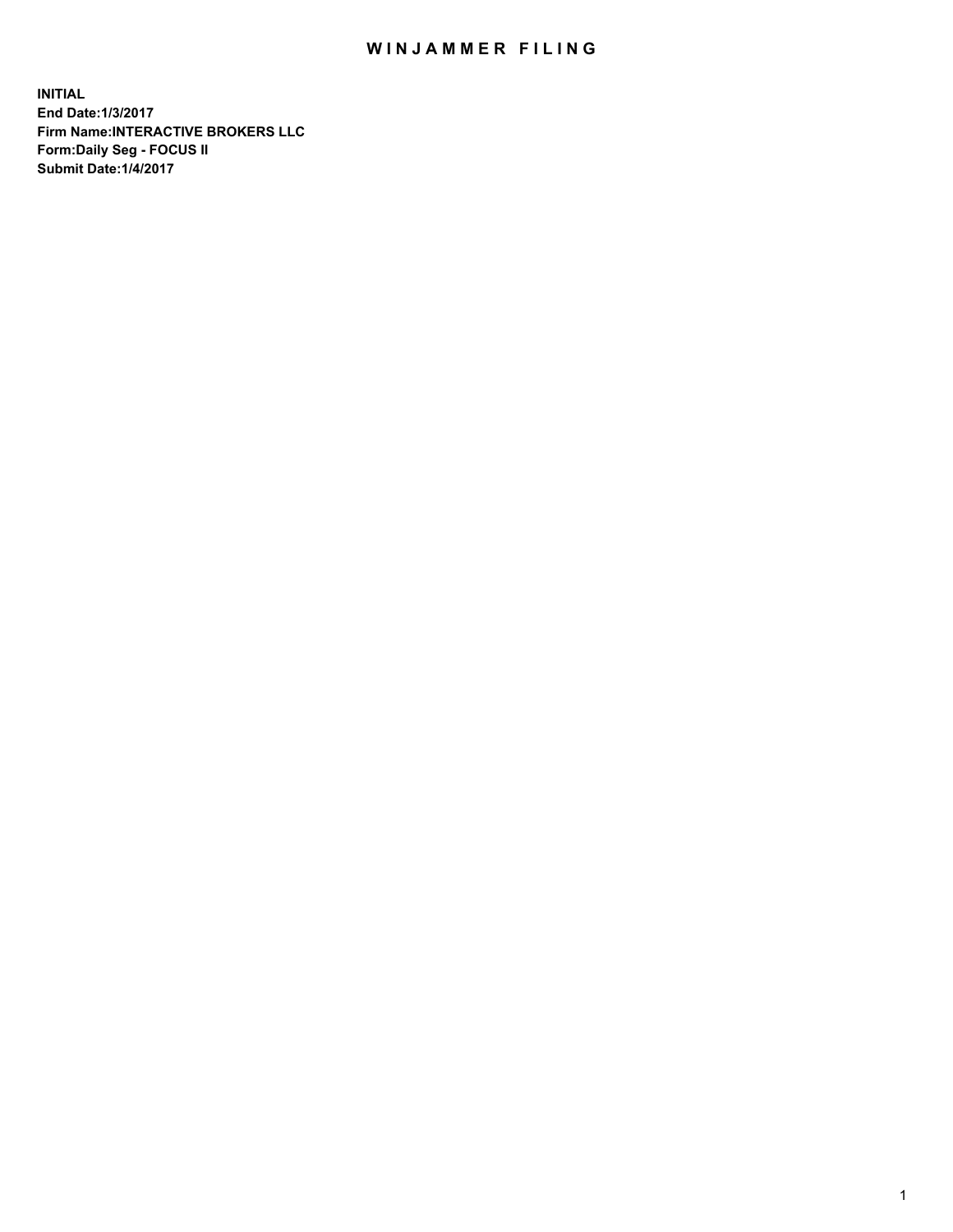## **INITIAL End Date:1/3/2017 Firm Name:INTERACTIVE BROKERS LLC Form:Daily Seg - FOCUS II Submit Date:1/4/2017 Daily Segregation - Cover Page**

| Name of Company<br><b>Contact Name</b><br><b>Contact Phone Number</b><br><b>Contact Email Address</b>                                                                                                                                                                                                                          | <b>INTERACTIVE BROKERS LLC</b><br>James Menicucci<br>203-618-8085<br>jmenicucci@interactivebrokers.c<br>om |
|--------------------------------------------------------------------------------------------------------------------------------------------------------------------------------------------------------------------------------------------------------------------------------------------------------------------------------|------------------------------------------------------------------------------------------------------------|
| FCM's Customer Segregated Funds Residual Interest Target (choose one):<br>a. Minimum dollar amount: ; or<br>b. Minimum percentage of customer segregated funds required:% ; or<br>c. Dollar amount range between: and; or<br>d. Percentage range of customer segregated funds required between:% and%.                         | $\overline{\mathbf{0}}$<br>0<br>155,000,000 245,000,000<br>0 <sub>0</sub>                                  |
| FCM's Customer Secured Amount Funds Residual Interest Target (choose one):<br>a. Minimum dollar amount: ; or<br>b. Minimum percentage of customer secured funds required:%; or<br>c. Dollar amount range between: and; or<br>d. Percentage range of customer secured funds required between: % and %.                          | $\overline{\mathbf{0}}$<br>0<br>80,000,000 120,000,000<br>0 <sub>0</sub>                                   |
| FCM's Cleared Swaps Customer Collateral Residual Interest Target (choose one):<br>a. Minimum dollar amount: ; or<br>b. Minimum percentage of cleared swaps customer collateral required:% ; or<br>c. Dollar amount range between: and; or<br>d. Percentage range of cleared swaps customer collateral required between:% and%. | $\overline{\mathbf{0}}$<br>$\overline{\mathbf{0}}$<br>0 <sub>0</sub><br>0 <sub>0</sub>                     |

Attach supporting documents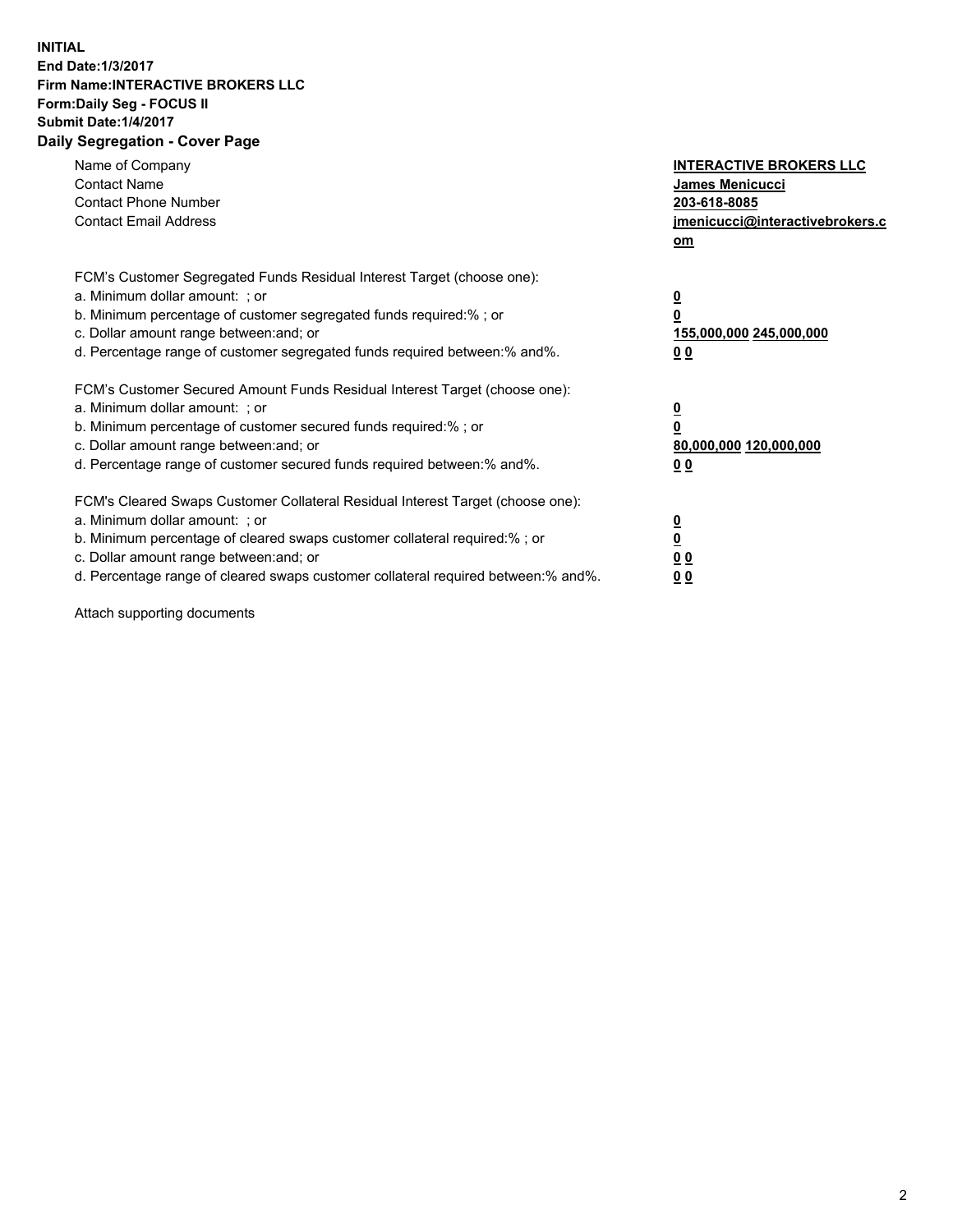## **INITIAL End Date:1/3/2017 Firm Name:INTERACTIVE BROKERS LLC Form:Daily Seg - FOCUS II Submit Date:1/4/2017 Daily Segregation - Secured Amounts**

|     | Pany Obgrogation Obbarba / 11110ani                                                                        |                                  |
|-----|------------------------------------------------------------------------------------------------------------|----------------------------------|
|     | Foreign Futures and Foreign Options Secured Amounts                                                        |                                  |
|     | Amount required to be set aside pursuant to law, rule or regulation of a foreign                           | $0$ [7305]                       |
|     | government or a rule of a self-regulatory organization authorized thereunder                               |                                  |
| 1.  | Net ledger balance - Foreign Futures and Foreign Option Trading - All Customers                            |                                  |
|     | A. Cash                                                                                                    | 340,232,790 [7315]               |
|     | B. Securities (at market)                                                                                  | $0$ [7317]                       |
| 2.  | Net unrealized profit (loss) in open futures contracts traded on a foreign board of trade                  | 13,426,435 [7325]                |
| 3.  | Exchange traded options                                                                                    |                                  |
|     | a. Market value of open option contracts purchased on a foreign board of trade                             | 152,725 [7335]                   |
|     | b. Market value of open contracts granted (sold) on a foreign board of trade                               | -17,487 [7337]                   |
| 4.  | Net equity (deficit) (add lines 1.2. and 3.)                                                               | 353,794,463 [7345]               |
| 5.  | Account liquidating to a deficit and account with a debit balances - gross amount                          | 61,118 [7351]                    |
|     | Less: amount offset by customer owned securities                                                           | 0 [7352] 61,118 [7354]           |
| 6.  | Amount required to be set aside as the secured amount - Net Liquidating Equity                             | 353,855,581 [7355]               |
|     | Method (add lines 4 and 5)                                                                                 |                                  |
| 7.  | Greater of amount required to be set aside pursuant to foreign jurisdiction (above) or line                | 353,855,581 [7360]               |
|     | 6.                                                                                                         |                                  |
|     | FUNDS DEPOSITED IN SEPARATE REGULATION 30.7 ACCOUNTS                                                       |                                  |
| 1.  | Cash in banks                                                                                              |                                  |
|     | A. Banks located in the United States                                                                      | $9,000,000$ [7500]               |
|     | B. Other banks qualified under Regulation 30.7                                                             | 0 [7520] 9,000,000 [7530]        |
| 2.  | Securities                                                                                                 |                                  |
|     | A. In safekeeping with banks located in the United States                                                  | 395,518,976 [7540]               |
|     | B. In safekeeping with other banks qualified under Regulation 30.7                                         | 0 [7560] 395,518,976 [7570]      |
| 3.  | Equities with registered futures commission merchants                                                      |                                  |
|     | A. Cash                                                                                                    | $0$ [7580]                       |
|     | <b>B.</b> Securities                                                                                       | $0$ [7590]                       |
|     | C. Unrealized gain (loss) on open futures contracts                                                        | $0$ [7600]                       |
|     | D. Value of long option contracts                                                                          | $0$ [7610]                       |
|     | E. Value of short option contracts                                                                         | 0 [7615] 0 [7620]                |
| 4.  | Amounts held by clearing organizations of foreign boards of trade                                          |                                  |
|     | A. Cash                                                                                                    | $0$ [7640]                       |
|     | <b>B.</b> Securities                                                                                       | $0$ [7650]                       |
|     | C. Amount due to (from) clearing organization - daily variation                                            | $0$ [7660]                       |
|     | D. Value of long option contracts                                                                          | $0$ [7670]                       |
|     | E. Value of short option contracts                                                                         | 0 [7675] 0 [7680]                |
| 5.  | Amounts held by members of foreign boards of trade                                                         |                                  |
|     | A. Cash                                                                                                    | 72,923,662 [7700]                |
|     | <b>B.</b> Securities                                                                                       | $0$ [7710]                       |
|     | C. Unrealized gain (loss) on open futures contracts                                                        | 9,663,508 [7720]                 |
|     | D. Value of long option contracts                                                                          | 152,724 [7730]                   |
|     | E. Value of short option contracts                                                                         | -17,487 [7735] 82,722,407 [7740] |
| 6.  | Amounts with other depositories designated by a foreign board of trade                                     | 0 [7760]                         |
| 7.  | Segregated funds on hand                                                                                   | $0$ [7765]                       |
| 8.  | Total funds in separate section 30.7 accounts                                                              | 487,241,383 [7770]               |
| 9.  | Excess (deficiency) Set Aside for Secured Amount (subtract line 7 Secured Statement<br>Page 1 from Line 8) | 133,385,802 [7380]               |
| 10. | Management Target Amount for Excess funds in separate section 30.7 accounts                                | 80,000,000 [7780]                |
| 11. | Excess (deficiency) funds in separate 30.7 accounts over (under) Management Target                         | 53,385,802 [7785]                |
|     |                                                                                                            |                                  |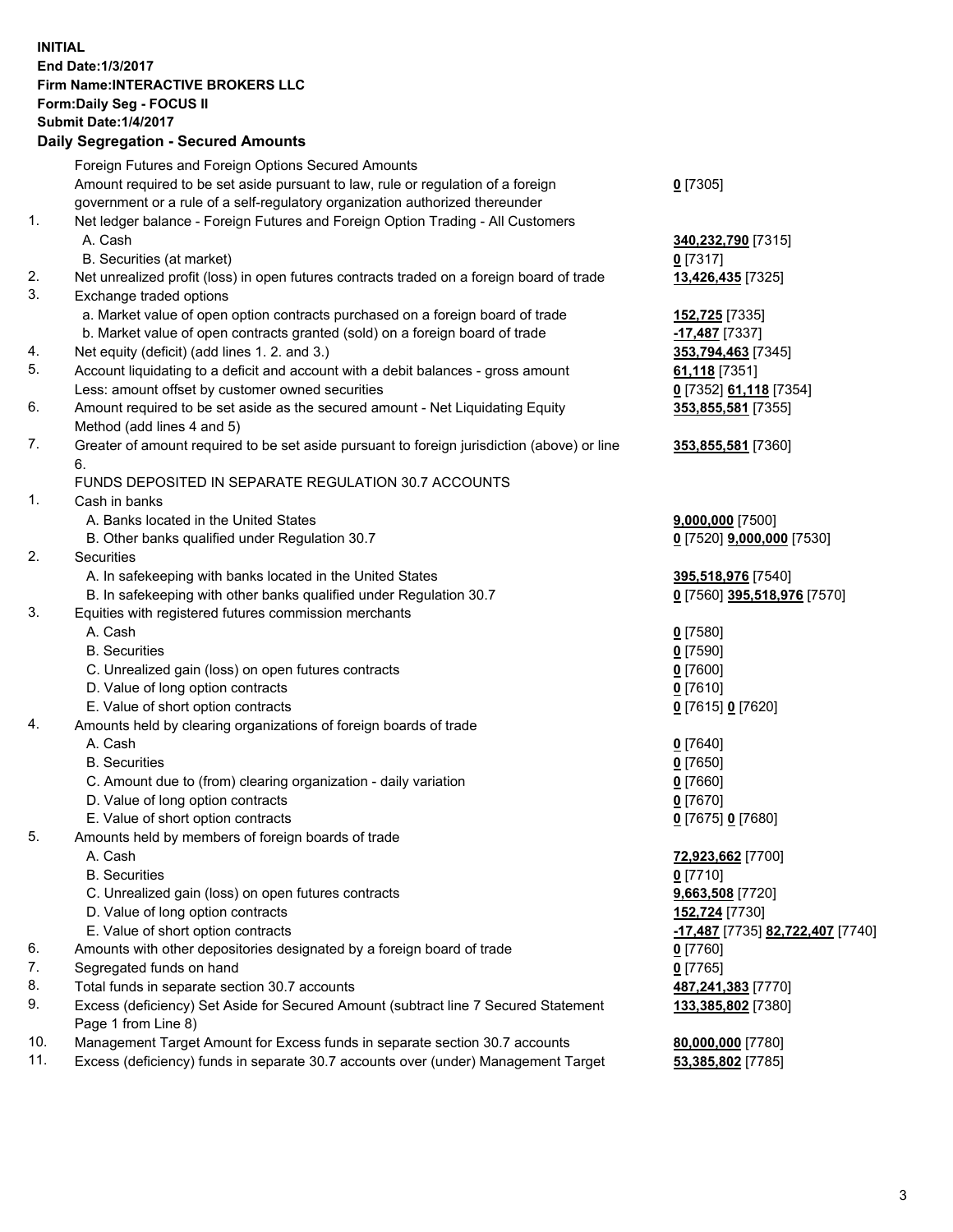**INITIAL End Date:1/3/2017 Firm Name:INTERACTIVE BROKERS LLC Form:Daily Seg - FOCUS II Submit Date:1/4/2017 Daily Segregation - Segregation Statement** SEGREGATION REQUIREMENTS(Section 4d(2) of the CEAct) 1. Net ledger balance A. Cash **3,172,591,523** [7010] B. Securities (at market) **0** [7020] 2. Net unrealized profit (loss) in open futures contracts traded on a contract market **33,219,895** [7030] 3. Exchange traded options A. Add market value of open option contracts purchased on a contract market **102,426,452** [7032] B. Deduct market value of open option contracts granted (sold) on a contract market **-182,936,831** [7033] 4. Net equity (deficit) (add lines 1, 2 and 3) **3,125,301,039** [7040] 5. Accounts liquidating to a deficit and accounts with debit balances - gross amount **171,084** [7045] Less: amount offset by customer securities **0** [7047] **171,084** [7050] 6. Amount required to be segregated (add lines 4 and 5) **3,125,472,123** [7060] FUNDS IN SEGREGATED ACCOUNTS 7. Deposited in segregated funds bank accounts A. Cash **65,548,498** [7070] B. Securities representing investments of customers' funds (at market) **2,063,176,589** [7080] C. Securities held for particular customers or option customers in lieu of cash (at market) **0** [7090] 8. Margins on deposit with derivatives clearing organizations of contract markets A. Cash **20,963,875** [7100] B. Securities representing investments of customers' funds (at market) **1,292,292,687** [7110] C. Securities held for particular customers or option customers in lieu of cash (at market) **0** [7120] 9. Net settlement from (to) derivatives clearing organizations of contract markets **212,041** [7130] 10. Exchange traded options A. Value of open long option contracts **102,409,303** [7132] B. Value of open short option contracts **-182,934,955** [7133] 11. Net equities with other FCMs A. Net liquidating equity **0** [7140] B. Securities representing investments of customers' funds (at market) **0** [7160] C. Securities held for particular customers or option customers in lieu of cash (at market) **0** [7170] 12. Segregated funds on hand **0** [7150] 13. Total amount in segregation (add lines 7 through 12) **3,361,668,038** [7180] 14. Excess (deficiency) funds in segregation (subtract line 6 from line 13) **236,195,915** [7190] 15. Management Target Amount for Excess funds in segregation **155,000,000** [7194] **81,195,915** [7198]

16. Excess (deficiency) funds in segregation over (under) Management Target Amount Excess